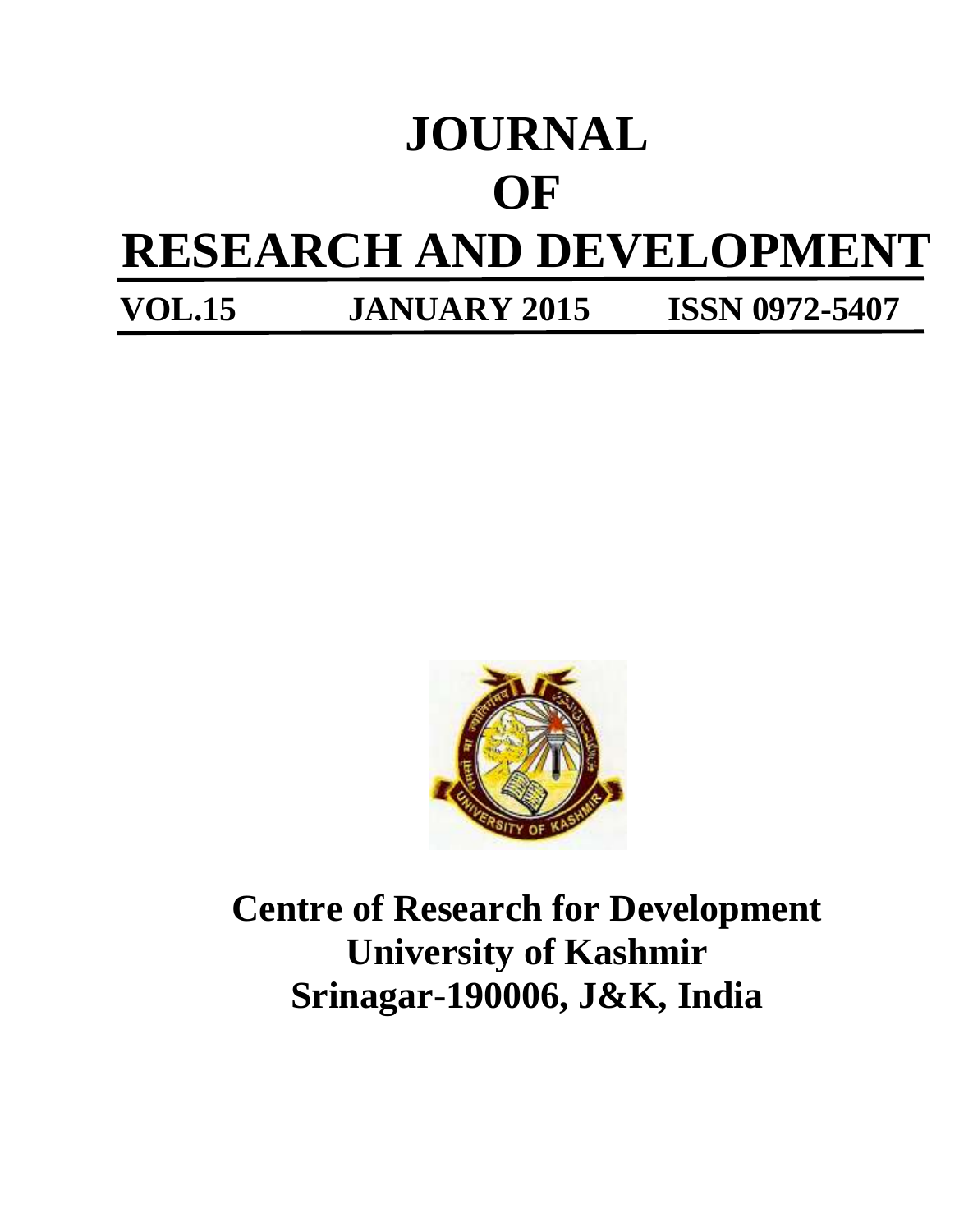# **Cite this Volume as: J. Res. Dev. 15**

Journal of Research and Development is published annually

©

### Director

Centre of Research for Development University of Kashmir, Srinagar-190006 J&K, India

> Whilst effort is made by the publishers and editorial board to see that no inaccurate or misleading data, opinion or statement appears in this journal, they wish to make it clear that the data and opinions appearing in the articles are the sole responsibility of the contributors concerned. Accordingly, the publishers and the editorial board accept no responsibility or liability whatsoever for the consequence of any such inaccurate or misleading data, opinion orstatement.